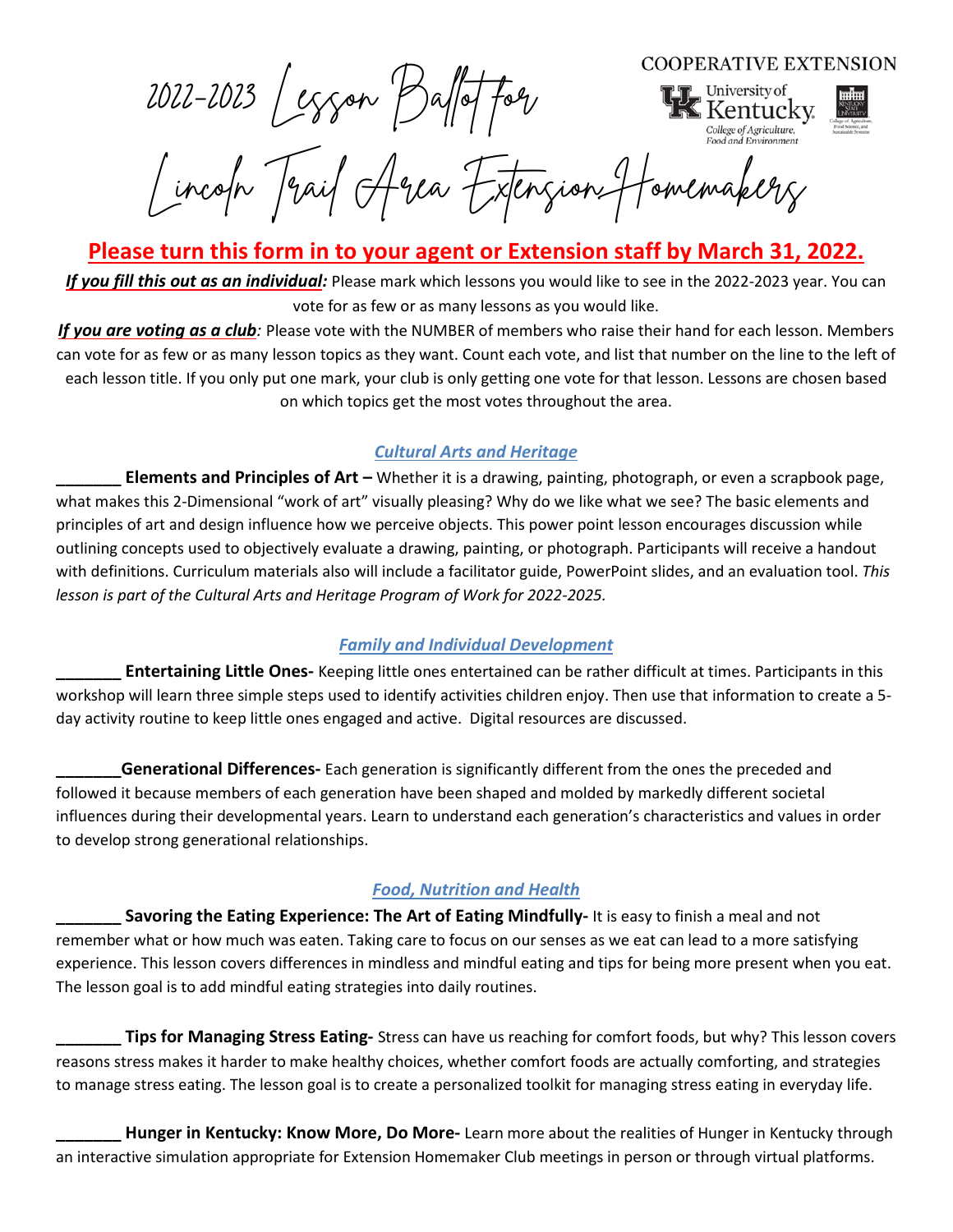**\_\_\_\_\_\_\_ Making the Most of Meals while Traveling-** For many, planning travel adventures can be just as fun as the trip itself. It is fun to daydream about where you will stay, how you will get there, and what you will do when you arrive — but what about the food and drinks during the trip? Research suggests meals and other food items can make up 25% of a travel budget. Planning may save money, as well as increase the balanced and nutritious meals eaten while traveling. This lesson will walk through simple and effective strategies to make the most of meals while traveling.

**Move Your Way: Exercise for Everyone-** As we grow older, our bodies age with us. Healthy lifestyle habits, like regular exercise, can slow the aging process. This lesson focuses on non-impact exercises, specifically seated movements, to help improve balance, posture, muscular strength, and ability to perform daily living activities that you can do from the safety of your own chair. Studies suggest that adding exercise to your daily routine will improve joint health, physical function, and emotional well-being.

#### *Leadership Development*

**People Learn with a Purpose: Understanding Learning Styles-** Understanding why and how you – or your learners, if you are leading a group – learn best is the key to a positive learning experience.

**\_\_\_\_\_\_\_ Making a Good Impression as a Homemaker Club-** Let's learn more about non-verbal communication (body language) and the roles speaking and active listening pay in communication. Make your club inviting to new members, and in the community.

#### *Management and Safety*

**Types of Scams-** Fraud can happen to anyone at any age. Learn how to avoid being a victim by recognizing common scams. Curriculum materials include publication, facilitator's guide, PowerPoint slides, participant activities, marketing tools, and evaluation. This lesson is part of the *2020-2023 Management & Safety Program of Work*.

**\_\_\_\_\_\_\_ Transferring Cherished Possessions: Estate Planning for Non-Titled Property (Two Lessons)-** Distributing cherished possessions and other non-titled property is often overlooked when estate planning. Over the course of two lessons, learn ways to create a plan for distributing household items – from treasured heirlooms to closets full of clutter. *Lesson One: Who Gets What?* covers how to determine goals and establish a fair distribution process between heirs. *Lesson Two: Effective Planning and Communication* covers methods of distribution and strategies for communicating with loved ones about your decisions while minimizing potential conflicts.

**Savings Savvy with Grocery List and Coupon Apps-** Learn how you can save time and money using grocery apps. Much more than just digital coupons, grocery apps also can help with lists and meal planning, comparison shopping, store loyalty and rebates. This lesson includes information and activities to help you learn about grocery list and coupon apps available for your smartphone or other device. There are hundreds of grocery apps available that offer help with a wide range of shopping-related services and functions. So how do you choose? It's important to research apps for cost, features, and security before downloading. You will learn what types of apps are available, considerations before selecting an app, and other money-saving tips for the grocery.

## **Please turn this form in to your agent or Extension staff by March 31, 2022.**

**Cooperative Extension Service** Agriculture and Natural Resources Family and Consumer Sciences 4-H Youth Development Community and Economic Development Educational programs of Kentucky Cooperative Extension serve all people regardless of race, color, age, sex, religion, disability, or national origin. University of Kentucky, Kentucky State University, U.S. Department of Agriculture, and Kentucky Counties, Cooperating.



**Disabilities** accommodated with prior notification.

LEXINGTON, KY 40546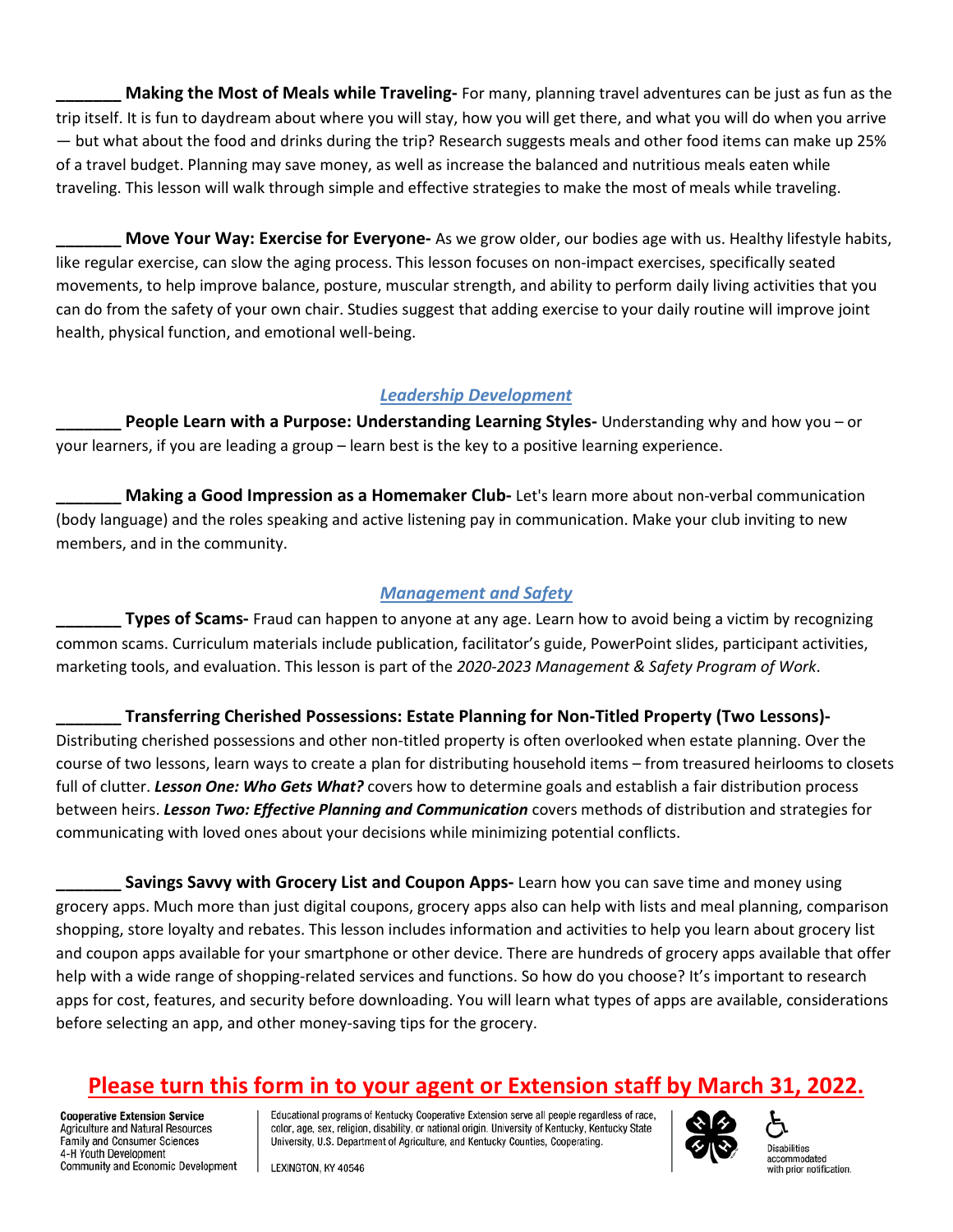## **Cultural Arts and Heritage Guidelines for Creative Writing Contests**

#### **General:**

- Only one entry per person is allowed in each category
- Entries are open only to members of KEHA
- All entries must be original
- Entries should not contain words of profanity
- The KEHA Executive Board reserves the right to not print any entry due to content
- Entries should be typed, *however* legible hand written entries will be accepted if there is no way the entry can be typed
- Entries submitted in electronic format, preferably in Microsoft Word, are encouraged
- Each entry should be submitted for state judging with the completed Cultural Arts and Heritage Creative Writing Contest Cover Sheet and Author Release Form. This is found on KEHA Handbook page 39.
- Entries will not be returned; be sure to make a copy
- All entries are due by March 1 to KEHA Cultural Arts Chairman: Please see the KEHA website (www.keha.org), Cultural Arts and Heritage Chairman page, for the name and contact information for the current chairman.

#### **Poetry:**

• Entries are limited to 30 lines

#### **Memoirs:**

- Entry is limited to 2 pages, double spaced
- Entry is limited to one memory, written in first person
- Entry should have a particular focus or element that receives the most emphasis
- Entry should focus on a person, place, or animal which has a particular significance in the writer's life
- Entry should recreate for the reader incidents shared with the person, place, or animal
- Entry should reveal writer's knowledge of and feelings about the person, place, or animal
- Entry should make the person, place, or animal come alive for the reader
- Entry should share new insights gained when recalling the significance of the subject of the memoir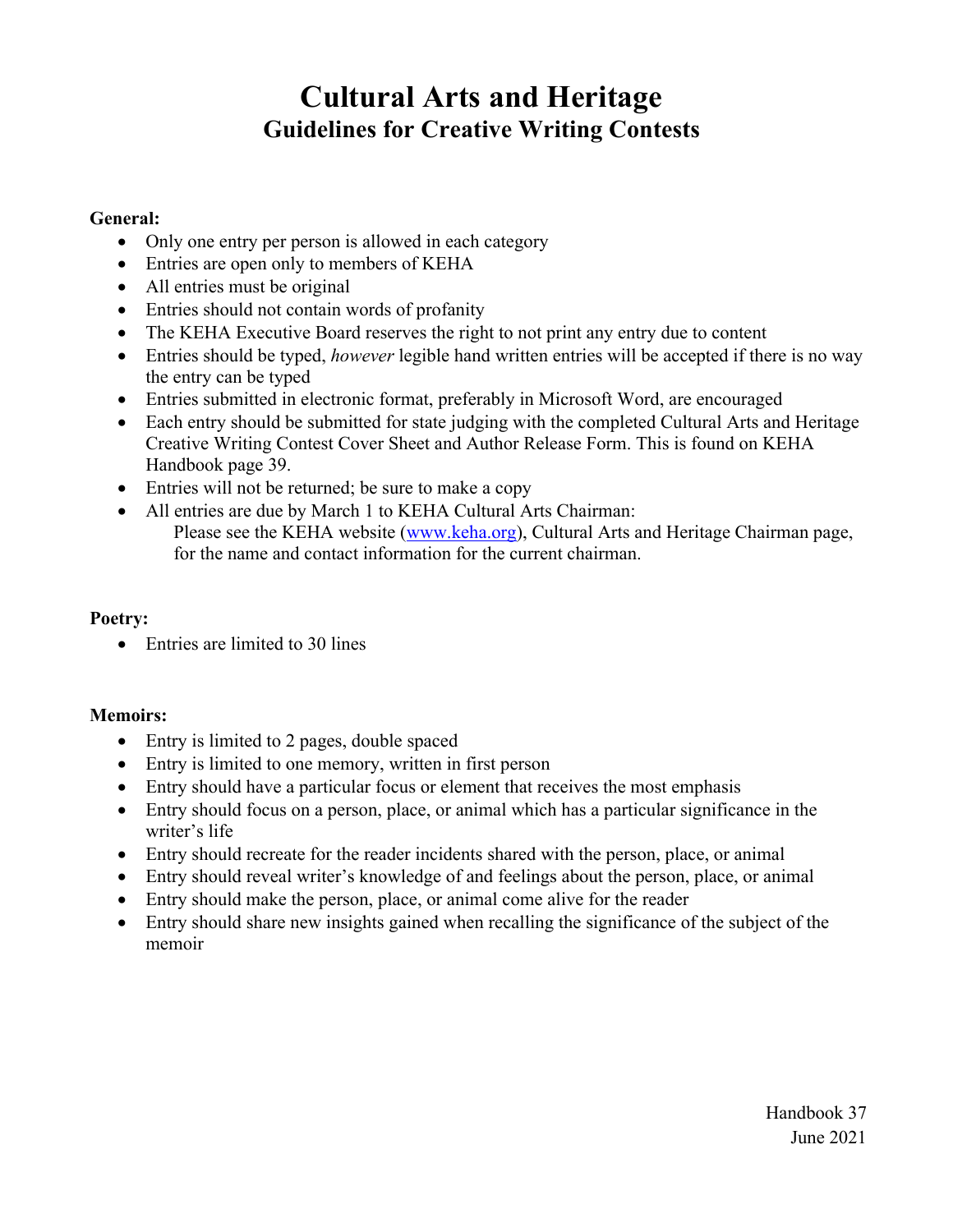#### **Short Story:**

- Entry is limited to 3,000 words.
- Entry may be written in the first or third person
- Entry should contain:
	- a plot, rising action and a climax
	- a focused purpose
	- $\blacksquare$  setting details woven into the text of the story, allowing the reader entry into the story
	- development of at least one character through the character's own words, thoughts, or actions and/or those of another character
	- a tightly woven plot limited to one main idea or purpose
	- a problematic conflict, developed as the story progresses
	- **a** resolution of that conflict
	- idea development through snapshots, thoughtshots, dialogue, description, etc.

---------------------------------------------------------------------------------------------------------------------